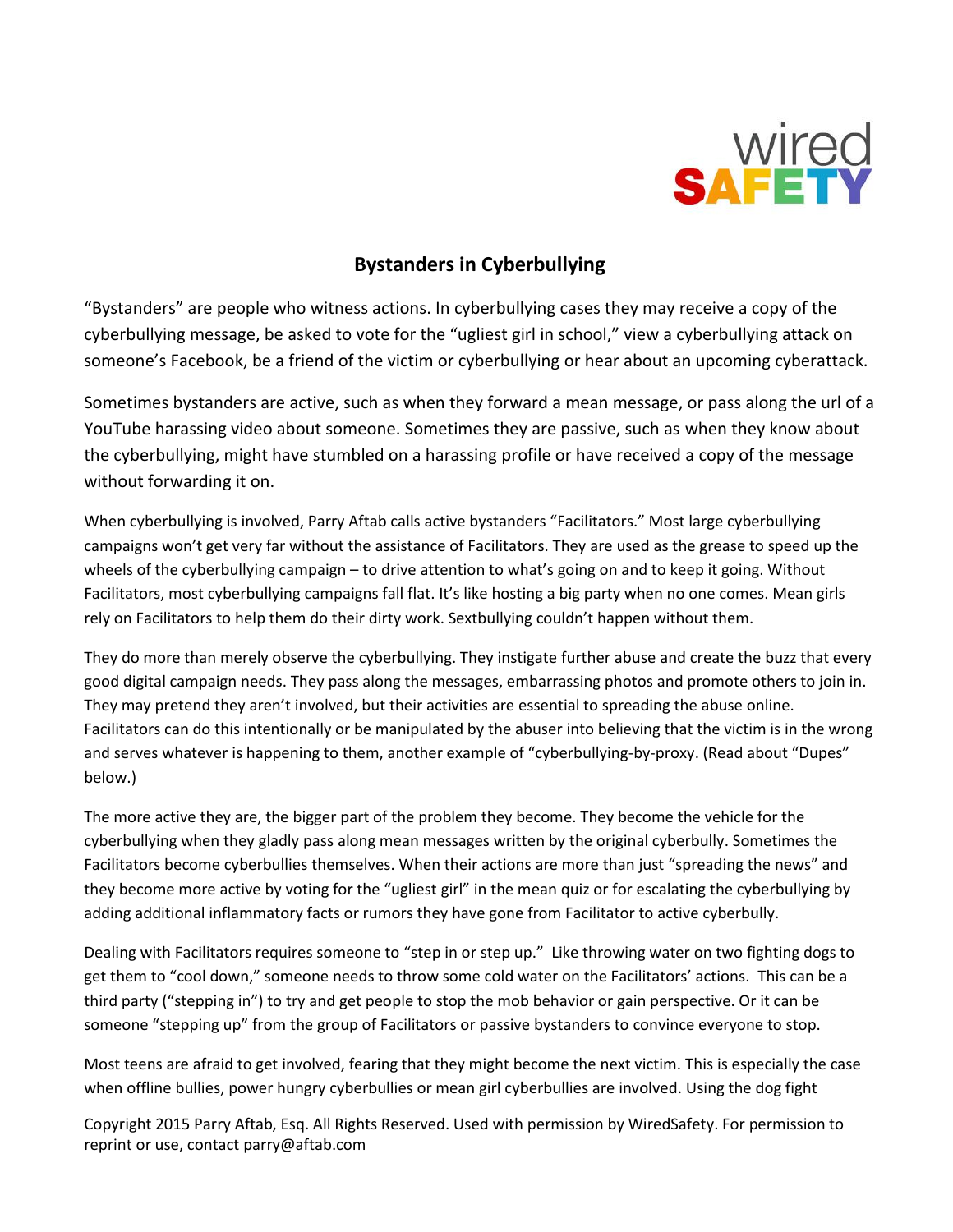example, stepping into the middle of a wild dog fight will risk a serious bite or the dogs turning on you. If you step into a cyberbullying situation without being prepared, you can get hurt just as easily. (Read the article "Step In or Step Up! How to help stop cyberbullying." It can be found on StopCyberbullying.org or in the StopCyberbullying Toolkit, in the Resources section.)

Passive bystanders need to recognize when they should do or say something. They have to be taught to identify cyberbullying when they see it, and when to report cyberbullying to the school, parents, the website or to the police. (This applies even more to digital dating abuse.) They need to know how to report abuses on the sites they frequent and understand the report abuse process.

Often teens are unwilling to report cyberbullying when they encounter it with themselves or with others. They have a cultural reluctance to tell adults about anything, fearing it makes them look immature or that they could be seen as tattling. They also worry that if they are wrong and it wasn't really cyberbullying (perhaps just an inside joke) they might get into trouble for making a false report. They worry that the person they are reporting might be told who reported them (they aren't) and worry about retaliation. (You can learn more about this in Step In and Step Up!) What they need to worry about more is the hurt someone is experiencing that they may be able to help stop.

Friends, whether they are best friends or just classmates, neighbors or someone you've known since 2<sup>nd</sup> grade, have a higher obligation than mere bystanders. They know and should care about you. They are supposed to be supportive and stand by you when you need it. Yet, often friend- bystanders try to avoid getting involved, fearing that the cyberbully will turn on them or that they will somehow get into trouble. So, they often opt to do nothing. They sit by and watch someone they care about get hurt.

Friends don't always have to report the cyberbullying. They may decide, after talking with their friend who is being targeted, that reporting it is not the best way to handle that case of cyberbullying. The best thing they can do is stand by and be supportive of their friend. They need to understand *how* to be supportive of someone they care about too. (Ask the person what they would like you to do or not do. It's a good place to start!)

Whatever they decide to do, they have to do something. Martin Luther King, Jr. once said "In the end, we will remember not the words of our enemies, but the silence of our friends." Don't be remembered for your silence.

There are two significant additional types of digital bystanders – 1. strangers who witness the cyberbullying online and know neither the victim nor the cyberbully and 2. "cybermobs," "flamers" or "trolls" and "dupes."

Cyberbullying usually occurs among people who know each other offline. They are armed with secrets, often with passwords (or can guess them easily) and have a stake in the harassment. They may have been harassed by the victim previously, or believe that the victim "deserves it." They may be angry, vindictive or jealous. They are often seeking an audience of people who know both them and the victim. And they typically try and fuel the cyberbullying fire by getting others to join in.

But because of the nature of online social communities with 1 billion+ users, it isinevitable that strangers will witness cyberbullying that is posted online or send in viral messages. For example, sexting-related harassment can result in tens of thousands of strangers viewing the nude photo. As a young teen once explained, "In the

Copyright 2015 Parry Aftab, Esq. All Rights Reserved. Used with permission by WiredSafety. For permission to reprint or use, contact parry@aftab.com